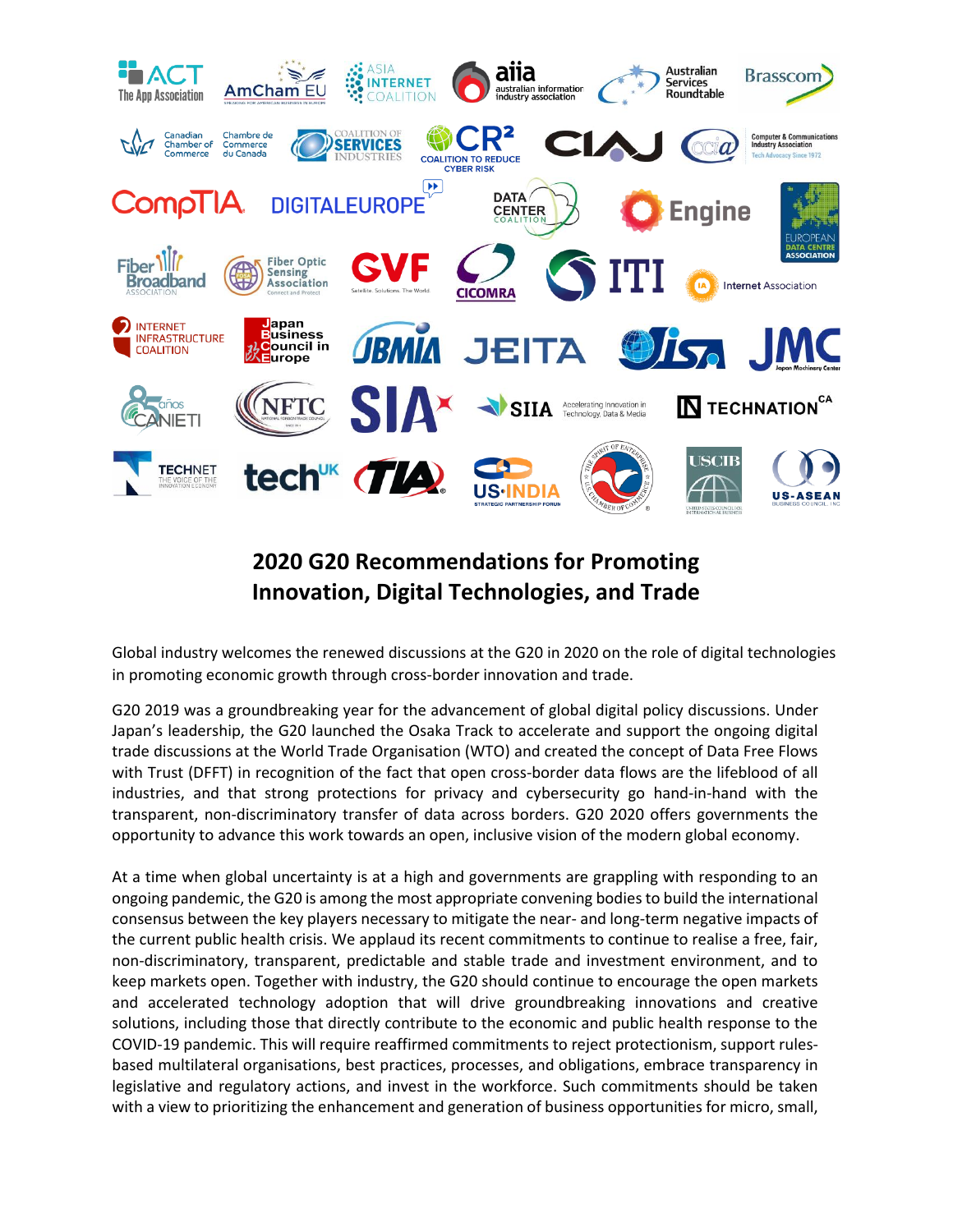and medium size enterprises (MSMEs) and continued advancement of the UN Sustainable Development Goals (SDGs) as a means of ensuring inclusive recovery across economies.

To achieve these goals, global industry respectfully provides the following recommendations for G20 governments as they continue to meet throughout 2020.

#### **Facilitate a Global Response to the COVID-19 Outbreak**

The priority of governments around the world must be mounting the strongest possible economic and public health response to the COVID-19 outbreak. Industry is a ready and willing partner in these efforts. Digital technology has a fundamental role to play in the global response to and recovery from the pandemic, including in the form of critical healthcare-related devices and components; digital products and services that facilitate telework, distance learning and tele-health arrangements; digital tools that can assist in public health and economic recovery, including digitally-delivered financial services; and information and communications technology (ICT) infrastructure and products that enable connectivity. As a means of facilitating the use of digital technologies in the response to and recovery from COVID-19, G20 Governments should:

- **1. Reaffirm commitment to free, fair, non-discriminatory, transparent, predictable and stable trade and investment environments, and to keep markets open.** Such commitment should entail agreement to refrain from imposing new trade-restrictive measures that would inhibit the necessary flow of goods and services, including digital services and technologies and physical goods sold over the internet. Where economies adopt trade-related emergency measures, these should be notified to the WTO and rolled back as soon as possible;
- **2. Commit to facilitating the development of new technologies**, including those enabling contact tracing by delivering exposure notifications through mobile devices, in a manner that is consistent with privacy and security standards; and
- **3. Adopt clear and consistent guidance on essential workers that includes ICT workers**to assure the continuation of critical ICT manufacturing and uninterrupted delivery of essential services.

### **Advance Global Data Free Flows with Trust (DFFT)**

The flow of data across borders underpins the ability of businesses across all sectors to produce, move, market, and sell products and services. Consistent with this global reality, G20 Governments should:

**4. Strengthen their commitment to facilitate the free flow of data across borders** and refrain from imposing localization measures requiring the local storage or processing of data, or the use of local computer facilities.

As policymakers consider different avenues for achieving these goals in a globally compatible manner, they should seek to **advance a global concept of DFFT** through relevant channels, including through commitments to:

- **5. Adopt and maintain strong privacy protections** that reflect global consensus frameworks (such as from the OECD and APEC) and facilitate global interoperability;
- **6. Ensure the availability of multiple transparent, non-discriminatory legal mechanisms for the cross-border transfer** of personal data which are interoperable across jurisdictions;
- **7. Allow the cross-border movement of personal and non-personal data**, including metadata and machine-to-machine communications, subject to appropriate privacy and security practices;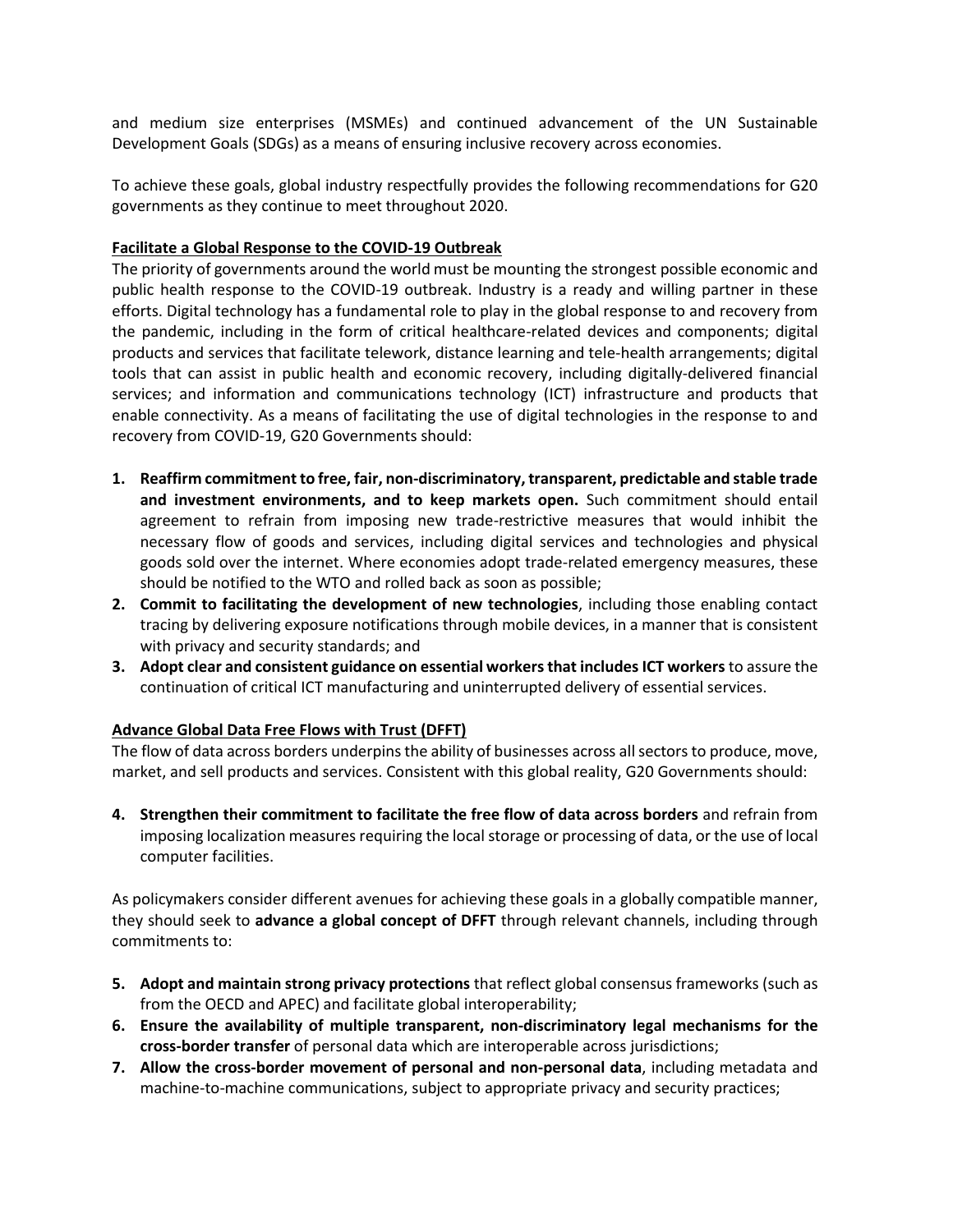- **8. Develop efficient, innovative, and rights respecting mechanisms for issuing and responding to cross-border requests for digital information** for law enforcement or national security purposes, or use international mechanisms such as the Budapest Convention, mutual legal assistance process, or bilateral arrangements where appropriate;
- **9. Enhance cybersecurity** by using risk-based approaches grounded in global, consensus-based, industry-led standards and best practices;
- **10. Negotiate trade agreements** that promote digital trade and include robust obligations in respect of data that reflect global consensus frameworks (such as from the OECD and APEC) and facilitate global interoperability. Specifically, trade agreements should include:
	- **a.** provisions that facilitate the flow of data across borders; prohibit requirements to localize the storage and processing of data or to disclose source code, algorithms, or encryption keys or other proprietary information relating to cryptography; and prohibit the imposition of tariffs or customs duties on electronic transmissions; and
	- **b.** narrowly tailored exceptions consistent with the scope and content of those contained in existing high-standard agreements, including GATS;
- **11. Support the WTO Joint Statement Initiative on E-Commerce** as a key forum for expanding digital trade commitments in a broad and inclusive manner; and
- **12. Provide technical assistance and capacity building** tools to enable developing economies to pursue appropriate data governance policies and practices.

### **Promote Cross-Border Innovation and the Adoption of New Technologies**

Sound domestic and international policy approaches can work in tandem to facilitate access to productivity-enhancing goods and services while providing governments with the tools and parameters necessary to appropriately address legitimate public policy concerns without hindering innovation, growth or consumer access to information. To equitably and effectively achieve these aims, G20 governments should**:**

- **13. Commit to achieving a multilateral solution to the taxation challenges** arising from the digitalisation of the global economy, and refrain from pursuing unilateral digital tax measures that are discriminatory in nature and contravene long-standing principles of international taxation;
- **14. Ensure non-discriminatory treatment of digital products**, including by committing to avoid definitions and standards that apply differently to digital and non-digital businesses;
- **15. Make permanent the WTO Moratorium** on customs duties on electronic transmissions;
- **16. Recognize the need for protecting the essential role that online services and intermediaries** of all sizes play in facilitating communications and transactions and ensure that any approaches to oversight or regulation take into consideration important differences between these actors and are made pursuant to comprehensive dialogue with meaningful opportunities for input by industry and civil society;
- **17. Encourage the responsible and ethical design and deployment of AI systems in alignment with the OECD's AI Principles,** for example: AI should benefit people and the planet by driving inclusive growth, sustainable development, and well-being; AI systems should be designed in a way that respects the rule of law, human rights, democratic values and diversity, and they should include appropriate safeguards; there should be transparency and responsible disclosure around AI systems; AI systems must function in a robust, secure and safe way throughout their life cycles and potential risks should be continually assessed and managed; and organisations and individuals developing, deploying or operating AI systems should be held accountable for their proper functioning;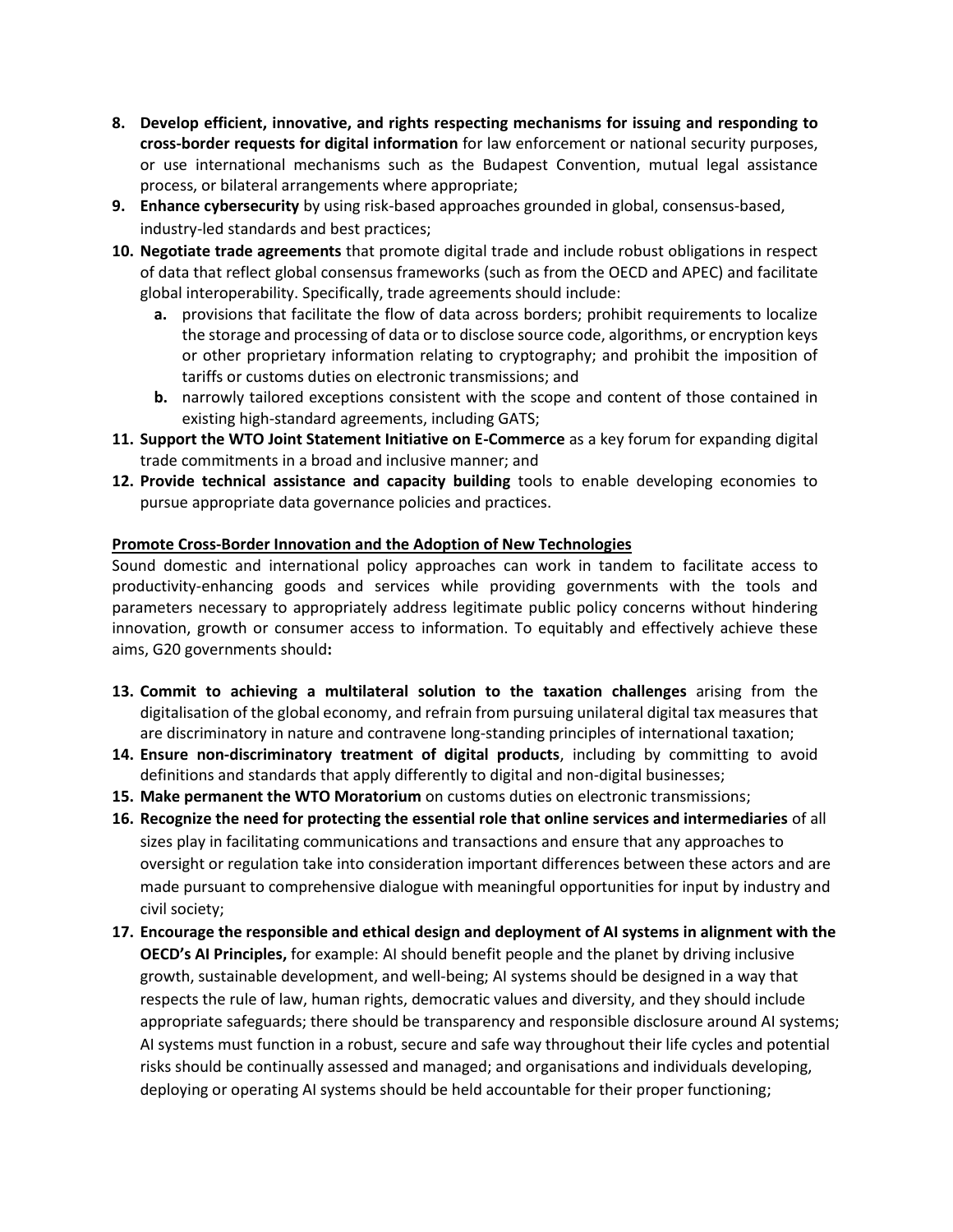- **18. Support global standards development organisations and consortiums** that are industry-driven and consensus-based in support of voluntary, international standards;
- **19. Follow international best practices** in the adoption, application, and development of laws, regulations, and other policies relating to data and emerging technologies, including through: ensuring that domestic measures are enacted in a transparent manner that allow opportunities for broad stakeholder input; enabling reliance on a range of global, industry-led, voluntary, consensus standards, including services standards, in satisfying regulatory or certification requirements; ensuring requirements are evidence-based and consider technical and economic feasibility; and ensuring measures are targeted, proportionate, and restrict trade as little as possible;
- **20. Facilitate open format and machine-readable public data sets as well as flexible platforms such as cloud and multi-cloud** to foster innovation and competitiveness in data-driven technologies and enhance and generate business opportunities for MSMEs; and
- **21. Oppose measures that require companies to transfer or otherwise subvert technologies** such as forced disclosure of source code, algorithms, cryptography, or other sensitive information as a condition of doing business.

## **Ensure the Benefits of Technology are Realized by All**

In line with SDGs including quality education, decent work, and economic growth, government and industry can work together to develop a workforce with the skills to use and innovate with emerging technologies and enhance opportunities for entrepreneurship. Thoughtful policies can help prepare the workforce of tomorrow and ensure digital technologies provide opportunities for growth and adaptation. Promoting such policies, G20 governments should**:**

- **22. Strengthen broadband infrastructure** to ensure network resilience and connectivity required to enable benefits of technology to reach all citizens and facilitate greater access to remote learning and telemedicine;
- **23. Protect consumers** from fraudulent or deceptive commercial activities on the internet including through cooperation among national consumer protection bodies;
- **24. Create partnerships with industry** to promote access to life-long learning opportunities that increase digital literacy for the workforce and MSMEs; and
- **25. Encourage the creation of new jobs in emerging business** areas and promote economic growth through the adoption of digital technologies that leverage the potential of digital trade to support MSMEs' integration into global value chains.

### Signed,

ACT | The App Association American Chamber of Commerce to the EU (AmCham EU) Asia Internet Coalition (AIC) Australian Information Industry Association (AIIA) Australian Services Roundtable (ASR) Brazilian Association of Information Technology and Communication Technology (BRASSCOM) Canadian Chamber of Commerce Coalition of Services Industries (CSI) Coalition to Reduce Cyber Risk (CR2) Communications and Information Network Association of Japan (CIAJ)